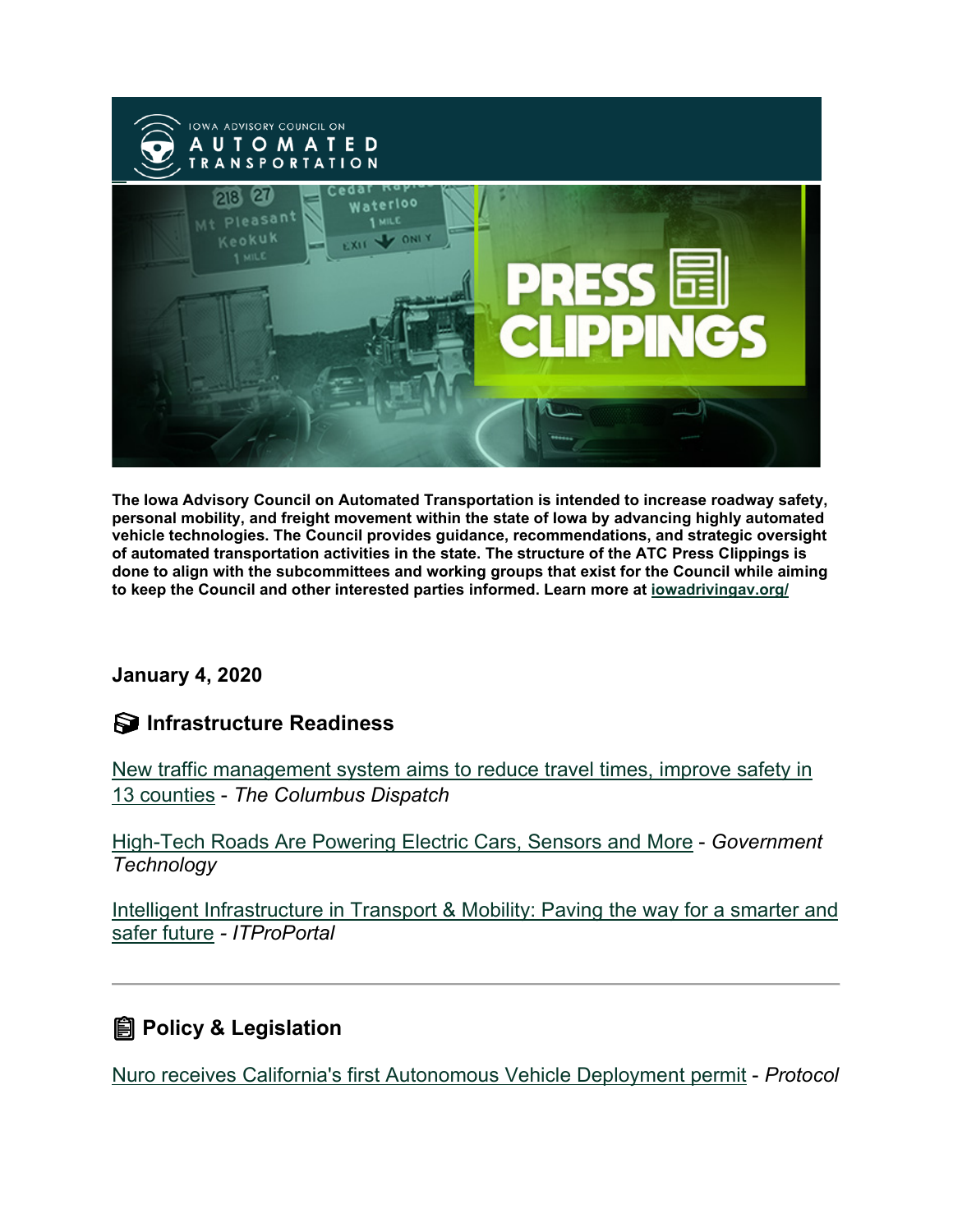[Regulating autonomous vehicles and ridesharing: Lessons from](https://www.brookings.edu/blog/up-front/2020/12/17/regulating-autonomous-vehicles-and-ridesharing-lessons-from-california/?utm_medium=email&utm_source=govdelivery)  [California](https://www.brookings.edu/blog/up-front/2020/12/17/regulating-autonomous-vehicles-and-ridesharing-lessons-from-california/?utm_medium=email&utm_source=govdelivery) - *Brookings*

#### **ED Economic Development**

[Nuro acquires self-driving truck startup Ike](https://venturebeat.com/2020/12/23/nuro-acquires-self-driving-truck-startup-ike/?utm_medium=email&utm_source=govdelivery) - *Venture Beat*

[DOT Should Take Steps to Ensure Its Workforce Has Skills Needed to Oversee](https://www.gao.gov/products/GAO-21-197?utm_campaign=usgao_email&utm_content=topic_transportation&utm_medium=email&utm_source=govdelivery)  [Safety](https://www.gao.gov/products/GAO-21-197?utm_campaign=usgao_email&utm_content=topic_transportation&utm_medium=email&utm_source=govdelivery) - *U.S. Government Accountability Office*

[Meet the startup that acquired Uber's self-driving car technology](https://www.post-gazette.com/business/tech-news/2021/01/03/Aurora-Innovation-Chris-Urmson-Gerardo-Interiano-Uber-ATG-acquisition-self-driving-cars/stories/202101030038?utm_medium=email&utm_source=govdelivery) *- Pittsburgh Post-Gazette*

### **Public Safety & Enforcement**

[Driverless cars could use lights and sounds to "communicate" with](https://www.dcvelocity.com/articles/49065-driverless-cars-could-use-lights-and-sounds-to-communicate-with-pedestrians?utm_medium=email&utm_source=govdelivery)  [pedestrians](https://www.dcvelocity.com/articles/49065-driverless-cars-could-use-lights-and-sounds-to-communicate-with-pedestrians?utm_medium=email&utm_source=govdelivery) - *DC Velocity*

[Smart car technology can impede driver performance, U of T study finds](https://www.rcinet.ca/en/2020/12/31/smart-car-technology-can-impede-driver-performance-u-of-t-study-finds/?utm_medium=email&utm_source=govdelivery) - *Radio Canada International*

## **Research, Development, Testing & Evaluation**

[Apple targets car production by 2024 and eyes "next level" battery](https://www.reuters.com/article/apple-autos/exclusive-apple-targets-car-production-by-2024-and-eyes-next-level-battery-technology-sources-idUSL1N2IX1RZ?utm_medium=email&utm_source=govdelivery)  [technology](https://www.reuters.com/article/apple-autos/exclusive-apple-targets-car-production-by-2024-and-eyes-next-level-battery-technology-sources-idUSL1N2IX1RZ?utm_medium=email&utm_source=govdelivery) - *Reuters*

[Tesla Beats Detroit Rivals by Almost Two Years on Brake Safety](https://www.ttnews.com/articles/tesla-beats-detroit-rivals-almost-two-years-brake-safety?utm_medium=email&utm_source=govdelivery) - *Transport Topics*

[U.S. Department of Transportation Awards \\$49.6 Million in Advanced](https://highways.dot.gov/newsroom/us-department-transportation-awards-496-million-advanced-transportation-and-congestion?utm_medium=email&utm_source=govdelivery)  [Transportation and Congestion Management Technologies Deployment](https://highways.dot.gov/newsroom/us-department-transportation-awards-496-million-advanced-transportation-and-congestion?utm_medium=email&utm_source=govdelivery)  [Grants](https://highways.dot.gov/newsroom/us-department-transportation-awards-496-million-advanced-transportation-and-congestion?utm_medium=email&utm_source=govdelivery) *- USDOT*